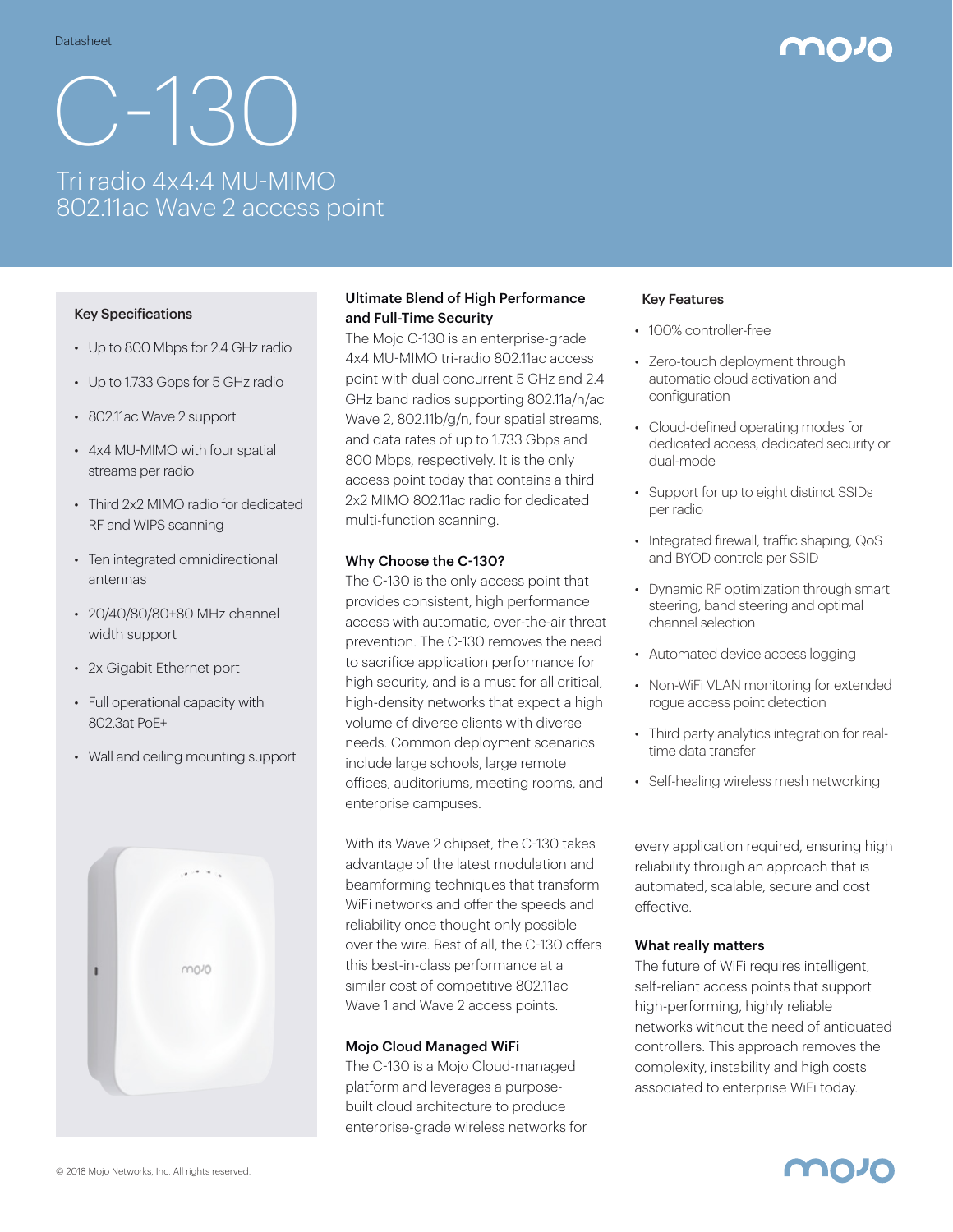#### Datasheet

#### Access

The C-130 creates WiFi networks that require less time and resources to deploy and maintain compared to traditional devices, resulting in significant cost savings.

- Mojo access points take less than two minutes to activate and configure after connecting to the cloud
- Support for up to eight individual SSID's per radio allows for maximum flexibility in network design
- Network controls like NAT, Firewall and QoS occur at the access point level, ensuring faster and more reliable networks
- Persistent scanning by dedicated 2x2 third radio of all 802.11 channels increases insight and data about surrounding environment to assist in RF optimization and client handling
- Smart steering addresses sticky client issues by automatically pushing clients with low speeds to a closer access point
- Band steering manages channel occupancy, pushing clients to the 5 GHz channel for optimal throughput
- Access points continue to broadcast and support wireless networks even if their connection with the cloud is interrupted

Physical Specifications

#### **Security**

The C-130 offers complete visibility and control of the wireless airspace that keeps the integrity of the network in check and actively protects users without manual intervention.

- Every Mojo access point is equipped with the industry's only fully integrated wireless intrusion prevention capabilities
- Runs complete spectrum scans while simultaneously serving wireless clients with dedicated third radio
- Moio's patented Marker Packets<sup>TM</sup> are used to accurately detect access points on any network with the fewest false positives in the industry
- Third radio used as a dedicated security sensor for 24x7x365 scanning and automated over-the-air (OTA) prevention
- VLAN monitoring enables a virtual connection to non-WiFi networks for complete network rogue detection and prevention
- Automatic prevention combines over-the-wire and over-the-air techniques to keep unauthorized clients off the network and authorized clients on it
- Access points continue to scan for wireless threats and enforce security policy even if their connection with the cloud is interrupted

#### Engagement

The C-130 collects massive amounts of data and supports immersive guest network experiences that develops and reinforces the relationship between them and the brand.

- Persistent scanning of all 802.11 channels results in a comprehensive list of active wireless clients across the enterprise
- Choice statistics like location, duration, distance from access point and time of day are stored locally for every active wireless client
- Choice statistics like session duration, total data transfer up and down, data rate, smart device type and top-level domain are stored locally for every active connection
- Real-time notifications sent to third party systems that alert to the presence of enrolled devices
- Enables proximity marketing programs that trigger when certain devices are present
- Triggers automatic messaging via MMS, in-browser notifications and more

moze



| <b>Property</b>              | <b>Specification</b>                                                                |                |
|------------------------------|-------------------------------------------------------------------------------------|----------------|
| <b>Physical Dimensions</b>   | 220mm X 220mm X 57mm                                                                |                |
| Weight                       | 1.3kg(2.86lb)                                                                       |                |
| <b>Operating Temperature</b> | $O^{\circ}C - 4O^{\circ}C(32^{\circ}F - 104^{\circ}F)$                              |                |
| Storage Temperature          | $-25^{\circ}$ C – 75 $^{\circ}$ C (-13 $^{\circ}$ F – 167 $^{\circ}$ F)             |                |
| Humidity                     | 0-95% non-condensing                                                                |                |
| Max power consumption        | 21.5W (802.3at)                                                                     | 14.5 (802.3af) |
|                              | 19.5 (DC plug)                                                                      | 8W (idle)      |
| Chipset                      | Qualcomm QCA9994                                                                    |                |
| Processor and RAM            | Qualcomm IPQ8064 1.4GHz dual core ARM<br>processor with 256 MB RAM and 128 MB Flash |                |

#### © 2018 Mojo Networks, Inc. All rights reserved.

#### 2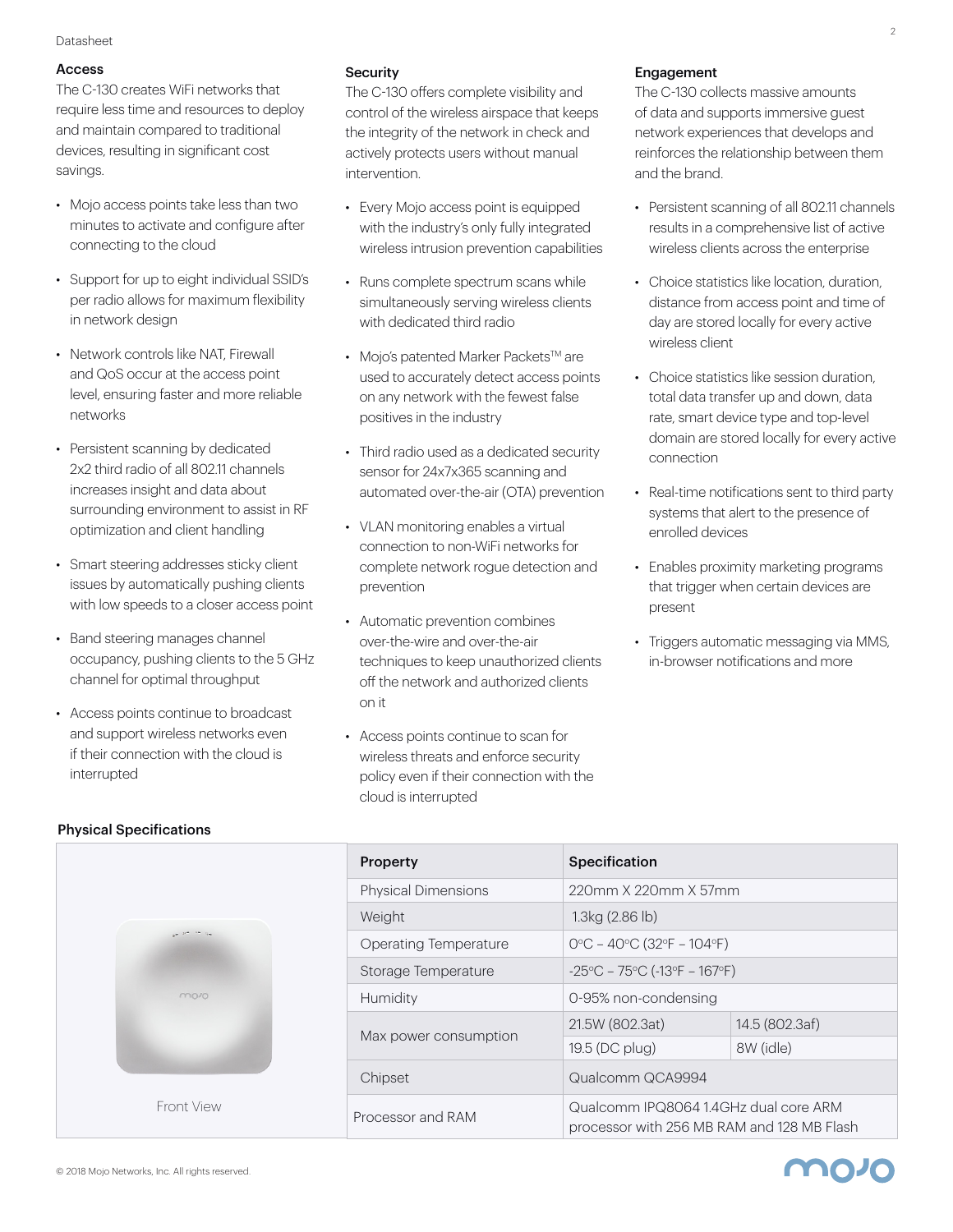#### Datasheet

| $+3$ or $\pm$<br>品<br>$\leftarrow \leftarrow \leftarrow$     | Port             | <b>Description</b>                                                                                                                                                                                                             | <b>Connector Type</b>                                | Speed/Protocol                                                                                                                                                                                                                                                                                                           |
|--------------------------------------------------------------|------------------|--------------------------------------------------------------------------------------------------------------------------------------------------------------------------------------------------------------------------------|------------------------------------------------------|--------------------------------------------------------------------------------------------------------------------------------------------------------------------------------------------------------------------------------------------------------------------------------------------------------------------------|
|                                                              | Power            | 12V DC/802.3at (PoE+)                                                                                                                                                                                                          | 5.5 mm overall<br>diameter/2.1 mm<br>center pin/hole | N/A                                                                                                                                                                                                                                                                                                                      |
|                                                              | LAN <sub>2</sub> | Gigabit Ethernet port that<br>can be used for wired<br>extension for an SSID.                                                                                                                                                  | $RJ-45$                                              | 10/100/1000 Mbps Gigabit<br><b>Fthernet</b>                                                                                                                                                                                                                                                                              |
| LAN1/POE+<br>LAN2<br>Power<br>Console<br><b>USB</b><br>Reset | LAN1/<br>PoE+    | Gigabit Ethernet port used<br>to connect to the wired<br>LAN and communicate<br>with the Mojo Cloud or<br>Server. This port can also<br>be used to power the<br>device using the 802.3at<br>(PoE+)/ 802.3af (PoE)<br>standard. | $RI-45$                                              | 10/100/1000 Mbps Gigabit<br><b>Fthernet</b><br>802.3af/at Class 0 PoE/PoE+<br>PoE input voltage: 48V<br>If using PoE (802.3af):<br>• USB port and LAN2 port<br>disabled<br>• 2.4 GHz radio - 1x1 mode<br>with 15 dBm transmit power<br>• 5 GHz radio - 1x1 mode with<br>15 dBm transmitpower<br>• Third radio - 1x1 mode |
|                                                              | Console          | Establish 'config shell'<br>terminal session via serial<br>connection                                                                                                                                                          | <b>RJ45</b>                                          | • RS 232 Serial (115200 bits<br>per second)<br>• Data bits:8; Stop bits: 1<br>Parity: None<br>• Flow Control: None                                                                                                                                                                                                       |
|                                                              | <b>USB</b>       | USB 2.0 port                                                                                                                                                                                                                   | Not in use                                           | Not in use                                                                                                                                                                                                                                                                                                               |
|                                                              | Reset            | Reset to factory default<br>settings                                                                                                                                                                                           | Pin hole push<br>button                              | Hold down and power cycle<br>the device to reset                                                                                                                                                                                                                                                                         |

### Operational Specifications

| <b>Input Power</b>                                | 12V DC (5.5mm overall diameter/2.1mm center pin/hole)/802.3af (PoE)/802.3at (PoE+)                                                                                    |
|---------------------------------------------------|-----------------------------------------------------------------------------------------------------------------------------------------------------------------------|
| Number of Radios                                  | 3 radios; One 2.4GHz and 5GHz radio each for simultaneous dual band client access.<br>Dual band 2x2 third radio for smart scanning, for both WIPS and RF Optimization |
| Max Clients Supported                             | 512 clients per radio *dependent upon use cases                                                                                                                       |
| <b>MIMO</b>                                       | 4 X 4 for 2.4/5GHz Radios, 2 X 2 for Scanning Radio                                                                                                                   |
| Number of Spatial Streams                         | 4 for 2.4/5GHz Radios, 2 for Scanning Radio                                                                                                                           |
| <b>RF Transmit Power</b>                          | 27dBm per radio (max); Actual power for Tx will depend on Country Regulatory Domain                                                                                   |
| 80+80MHz Non-Contiguous Channel<br><b>Bonding</b> | Yes                                                                                                                                                                   |
| Simultaneous MU-MIMO Clients                      | 64                                                                                                                                                                    |
| Users in a MU-MIMO group with a 2x2<br>client     | 3                                                                                                                                                                     |
| Bandwidth Agility                                 | Yes                                                                                                                                                                   |

### **MO10**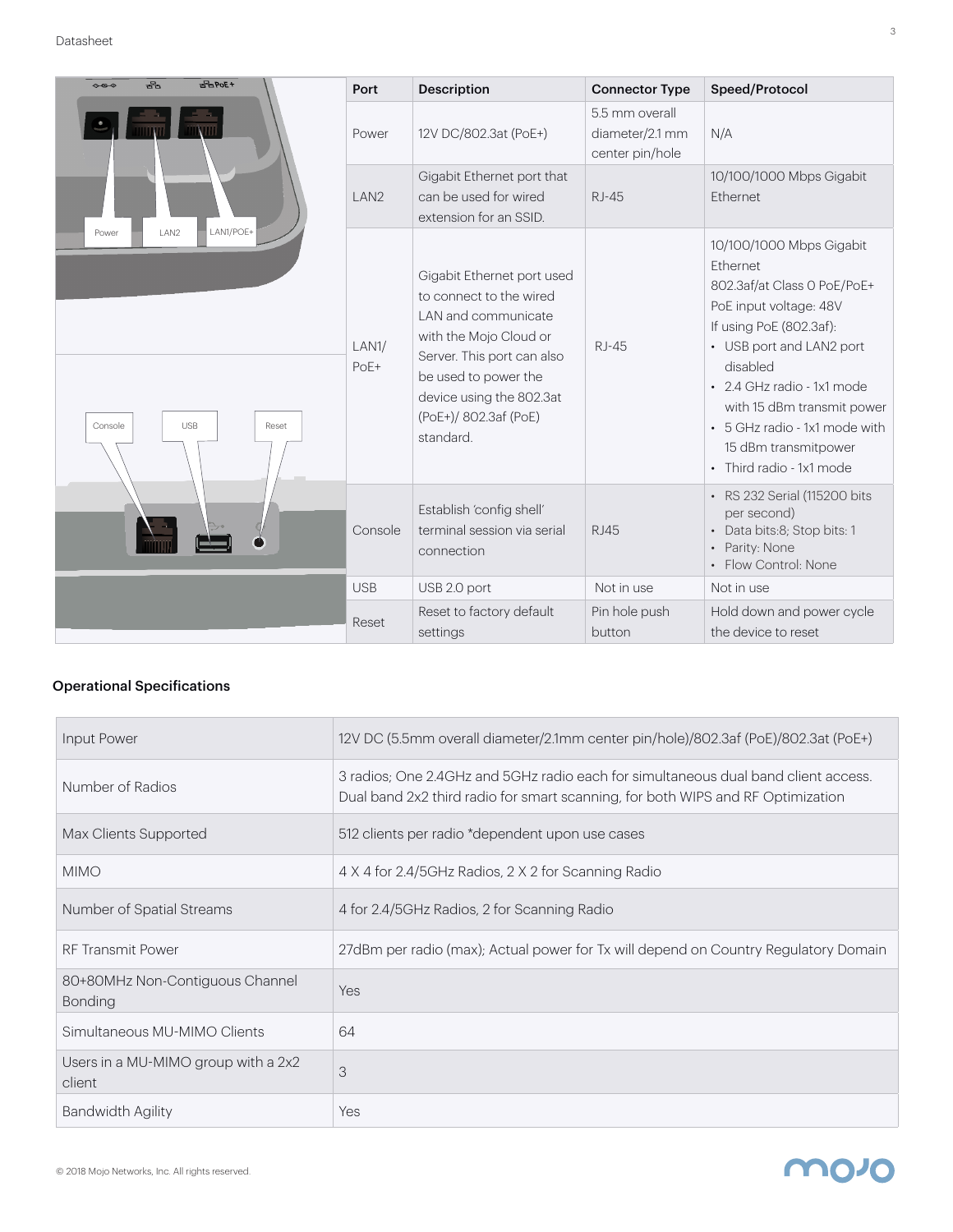| Small Cells Interference Mitigation (pico-<br>cells, femtocells, microcells) | Supported                                                                                                                              |
|------------------------------------------------------------------------------|----------------------------------------------------------------------------------------------------------------------------------------|
| <b>Frequency Bands</b>                                                       | 2.4-2.4835 GHz, 4.9-5.0GHz, 5.15-5.25 GHz; (UNII-1), 5.25-5.35 GHz, 5.47-5.6 GHz,<br>5.650-5.725 GHz (UNII-2), 5.725-5.85 GHz (UNII-3) |
| <b>Dynamic Frequency Selection</b>                                           | Supported in compliance to all latest amendments from FCC, CE, IC, CB, TELEC, KCC<br>regarding certifications.                         |

#### WiFi Specifications

| IEEE 802.11a/n/ac           |                                                                                                |                                                           |                                                          |  |
|-----------------------------|------------------------------------------------------------------------------------------------|-----------------------------------------------------------|----------------------------------------------------------|--|
| Frequency Band              | Transmission<br>Scanning                                                                       |                                                           |                                                          |  |
|                             | All regions                                                                                    | USA & Canada<br>(FCC/IC)                                  | Europe<br>(ETSI)                                         |  |
|                             | 4.92 ~ 5.08 GHz<br>$5.15 - 5.25$ GHz<br>$5.25 - 5.35$ GHz<br>5.47~5.725 GHz<br>5.725~5.825 GHz | $5.15 - 5.25$ GHz<br>$5.25 - 5.35$ GHz<br>5.725~5.825 GHz | $5.15 - 5.25$ GHz<br>$5.25 - 5.35$ GHz<br>5.47~5.725 GHz |  |
| Dynamic Frequency Selection | DFS and DFS2                                                                                   |                                                           |                                                          |  |
| Modulation Type             | <b>OFDM</b>                                                                                    |                                                           |                                                          |  |
| Peak Data Rates             | Up to 1.7 Gbps (MCS 0-31)                                                                      |                                                           |                                                          |  |
| Antenna                     | Integrated modular high efficiency PIFA antenna x4 (peak gain: 5.6 dBi)                        |                                                           |                                                          |  |
| IEEE 802.11b/g/n            |                                                                                                |                                                           |                                                          |  |
|                             | Scanning<br>Transmission                                                                       |                                                           |                                                          |  |
| Frequency Band              | All regions                                                                                    | USA & Canada<br>(FCC/IC)                                  | Europe<br>(ETSI)                                         |  |
|                             | 2400 ~ 2483.5 MHz                                                                              | 2400 ~ 2473.5 MHz                                         | 2400 ~ 2483.5 MHz                                        |  |
| Modulation Type             | DSSS, OFDM                                                                                     |                                                           |                                                          |  |
| Peak Data Rates             | Up to 800 Mbps (MCS 0-31)                                                                      |                                                           |                                                          |  |
| Antenna                     | Integrated modular high efficiency PIFA antenna x4 (peak gain: 4.6 dBi)                        |                                                           |                                                          |  |

### **movo**

4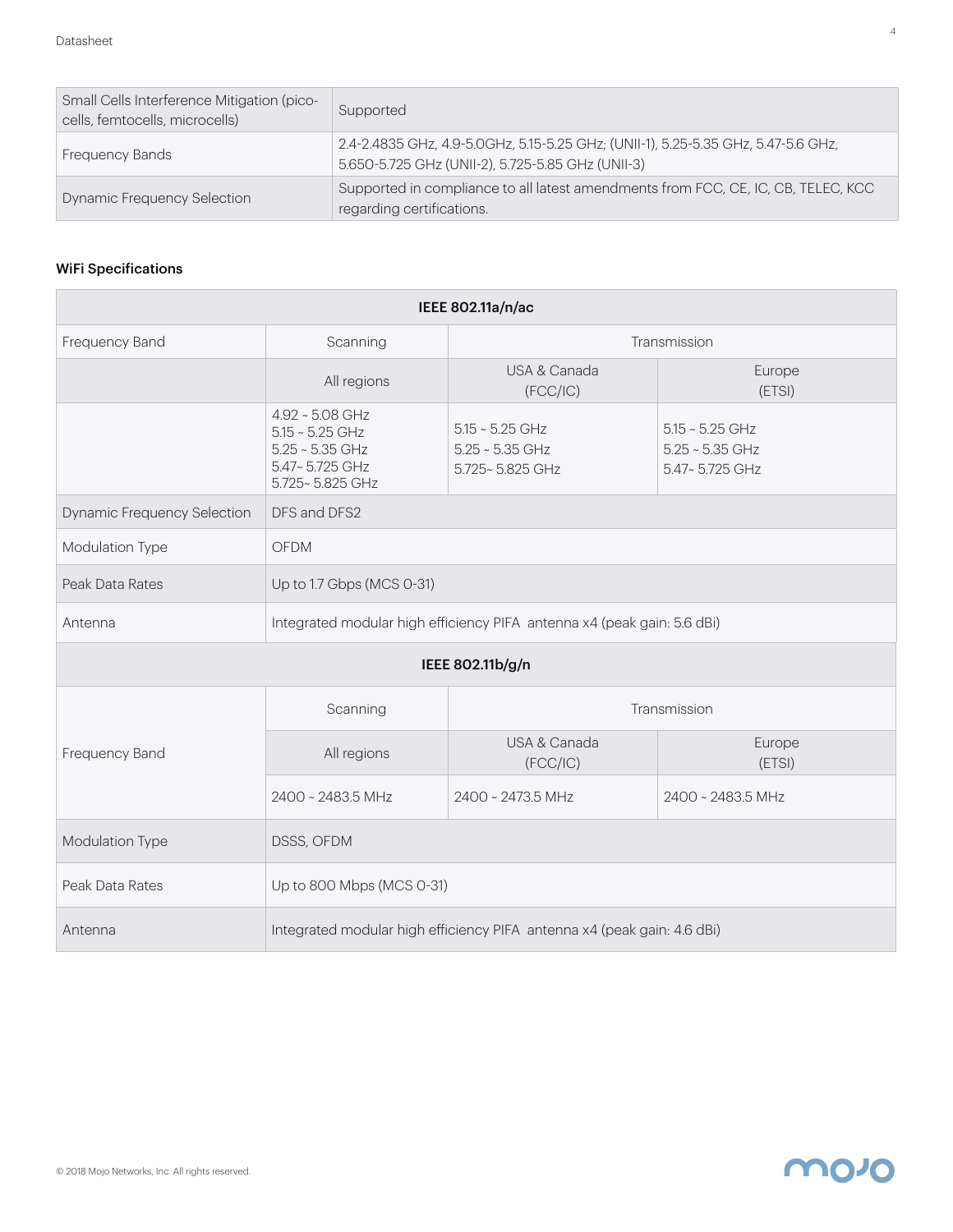#### Maximum Aggregate Transmit Power

For 5GHz

| <b>MCS Index</b>                 | <b>Transmit Power(dBm)</b> |  |
|----------------------------------|----------------------------|--|
| 802.11a (legacy)                 |                            |  |
| 6Mbps                            | 27                         |  |
| 36Mbps                           | 25                         |  |
| 48Mbps                           | 24                         |  |
| 54Mbps                           | 24                         |  |
| 802.11n HT20 (legacy)            |                            |  |
| MCS 0,1,8,9,16,17, 24,25         | 27                         |  |
| MCS 2,3,10,11,18,19,26,27        | 26                         |  |
| MCS 4, 5, 12, 13, 20, 21, 28, 29 | 25                         |  |
| MCS 6, 14, 22, 30                | 24                         |  |
| MCS 7, 15, 23, 31                | 23                         |  |
| 802.11n HT40                     |                            |  |
| MCS 0,1,8,9,16,17,24,25          | 25                         |  |
| MCS 2,3,10,11,18,19,26,27        | 24                         |  |
| MCS 4,5,12,13,20,21,28,29        | 23                         |  |
| MCS 6,7,14,15,22,23,30,31        | 22                         |  |
| 802.11ac 256QAM VHT80            |                            |  |
| 3/4 Code Rate                    | 21                         |  |
| 5/6 Code Rate                    | 20                         |  |

#### Country-Wise Max Transmit Powers (dBm)

| <b>Countries</b> | $2.4$ GHz | 5Ghz |
|------------------|-----------|------|
| Australia        | 20        | 23   |
| Canada           | 30        | 23   |
| India            | 20        | 20   |
| Israel           | 20        | 20   |
| Japan            | 20        | 20   |
| <b>UAE</b>       | 20        | 17   |
| <b>USA</b>       | 20        | 23   |

#### For 2.4GHz

| <b>MCS Index</b>                 | <b>Transmit Power(dBm)</b> |  |
|----------------------------------|----------------------------|--|
| 802.11b (legacy)                 |                            |  |
| 1Mbps - 11Mbps                   | 27                         |  |
| 802.11g (legacy)                 |                            |  |
| 6Mbps                            | 27                         |  |
| 54Mbps                           | 24                         |  |
| 802.11n HT20 (legacy)            |                            |  |
| MCS 0,1,8,9,16,17, 24,25         | 27                         |  |
| MCS 2,3,10,11,18,19,26,27        | 26                         |  |
| MCS 4, 5, 12, 13, 20, 21, 28, 29 | 25                         |  |
| MCS 6, 14, 22, 30                | 24                         |  |
| MCS 7, 15, 23, 31                | 23                         |  |
| 802.11n HT40                     |                            |  |
| MCS 0,1,8,9,16,17,24,25          | 25                         |  |
| MCS 2,3,10,11,18,19,26,27        | 24                         |  |
| MCS 4,5,12,13,20,21,28,29        | 23                         |  |
| MCS 6,7,14,15,22,23,30,31        | 22                         |  |

#### Note:

The actual transmit power will be the lowest of:

- Value specified in the Device Template
- Maximum value allowed in the regulatory domain
- Maximum power supported by the radio

## **MO10**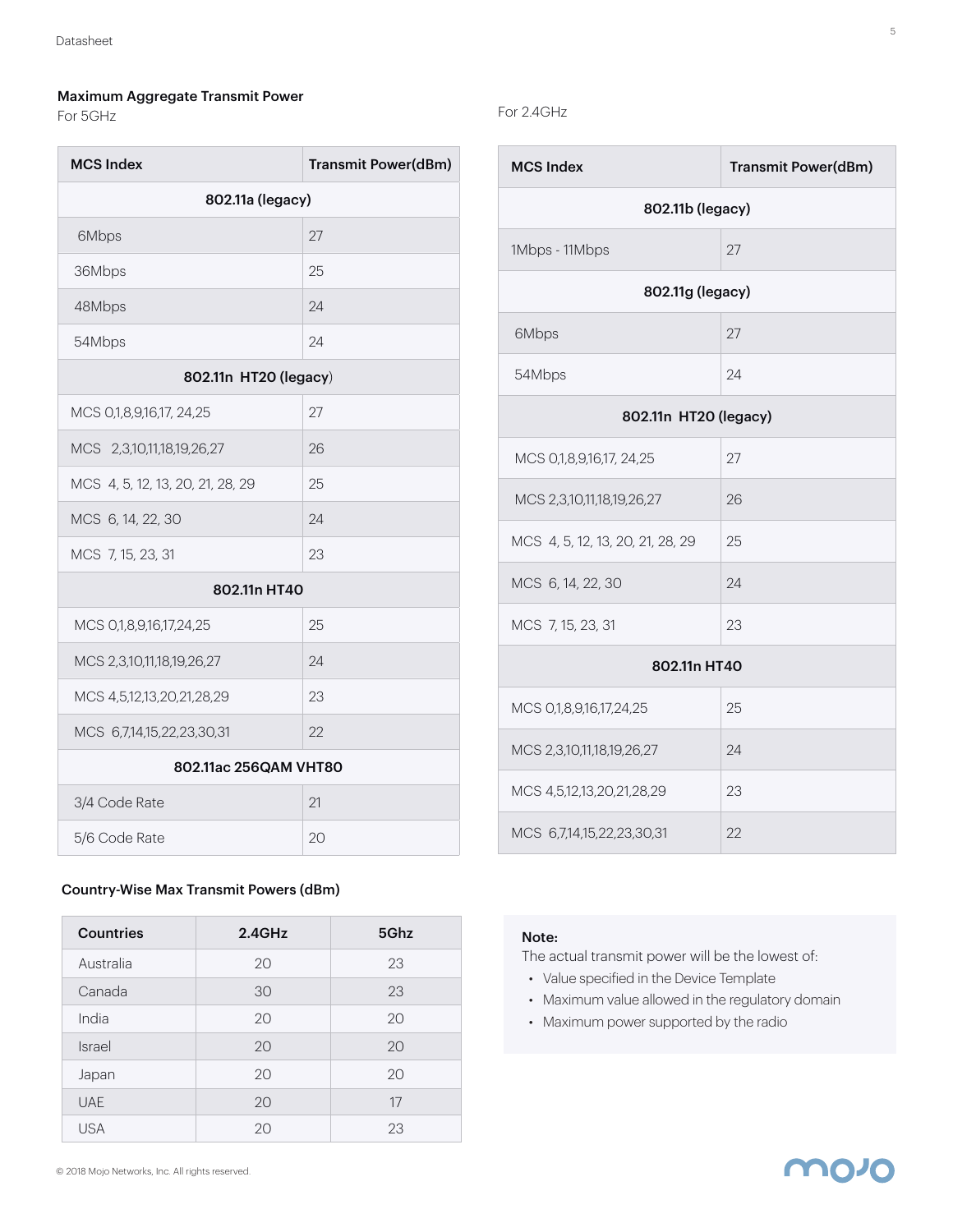#### Receive Sensitivity

For 5GHz

| <b>MCS Index</b>      | Receive<br><b>Sensitivity</b> |  |
|-----------------------|-------------------------------|--|
| 802.11a (legacy)      |                               |  |
| 6Mbps                 | $-91$                         |  |
| 36Mbps                | $-78$                         |  |
| 48Mbps                | $-75$                         |  |
| 54Mbps                | $-73$                         |  |
| 802.11n HT20 (legacy) |                               |  |
| <b>MCS 0,8</b>        | $-91$                         |  |
| <b>MCS 1,9</b>        | $-88$                         |  |
| <b>MCS 2,10</b>       | $-85$                         |  |
| <b>MCS 3,11</b>       | $-81$                         |  |
| <b>MCS 4,12</b>       | $-77$                         |  |
| <b>MCS 5,13</b>       | $-74$                         |  |
| <b>MCS 6,14</b>       | $-72$                         |  |
| <b>MCS 7,15</b>       | $-71$                         |  |
| 802.11n HT40          |                               |  |
| <b>MCS 0,8</b>        | $-87$                         |  |
| <b>MCS 1,9</b>        | $-85$                         |  |
| MCS 2,10              | $-82$                         |  |
| <b>MCS 3,11</b>       | $-78$                         |  |
| <b>MCS 4,12</b>       | $-74$                         |  |
| MCS 5,13              | $-70$                         |  |
| <b>MCS 6,14</b>       | $-69$                         |  |
| <b>MCS 7,15</b>       | -68                           |  |
| 802.11ac 256QAM VHT80 |                               |  |
| MCS 0                 | $-84$                         |  |
| MCS1                  | $-82$                         |  |
| MCS <sub>2</sub>      | $-79$                         |  |
| MCS <sub>3</sub>      | $-75$                         |  |
| MCS 4                 | $-71$                         |  |
| MCS <sub>5</sub>      | $-67$                         |  |
| MCS <sub>6</sub>      | $-66$                         |  |
| MCS <sub>7</sub>      | $-65$                         |  |
| MCS8                  | $-60$                         |  |
| MCS <sub>9</sub>      | $-58$                         |  |

### For 2.4GHz

| <b>MCS Index</b> | Receive<br>Sensitivity |
|------------------|------------------------|
| 802.11b          |                        |
| Mbps             | $-94$                  |
| 11Mbps           | $-86$                  |
| 802.11g          |                        |
| 6Mbps            | $-90$                  |
| 24Mbps           | $-81$                  |
| 36Mbps           | $-78$                  |
| 48Mbps           | $-74$                  |
| 54Mbps           | $-73$                  |
| 802.11n HT20     |                        |
| <b>MCS 0,8</b>   | $-90$                  |
| <b>MCS 1,9</b>   | $-87$                  |
| MCS 2,10         | $-84$                  |
| <b>MCS 3,11</b>  | $-80$                  |
| MCS 4,12         | $-77$                  |
| MCS 5,13         | $-73$                  |
| MCS 6,14         | $-71$                  |
| <b>MCS 7,15</b>  | $-69$                  |
| 802.11n HT40     |                        |
| <b>MCS 0,8</b>   | $-86$                  |
| <b>MCS 1,9</b>   | $-84$                  |
| <b>MCS 2,10</b>  | $-81$                  |
| <b>MCS 3,11</b>  | $-77$                  |
| MCS 4,12         | $-74$                  |
| MCS 5,13         | $-70$                  |
| MCS 6,14         | $-68$                  |
| <b>MCS 7,15</b>  | $-66$                  |

**molo**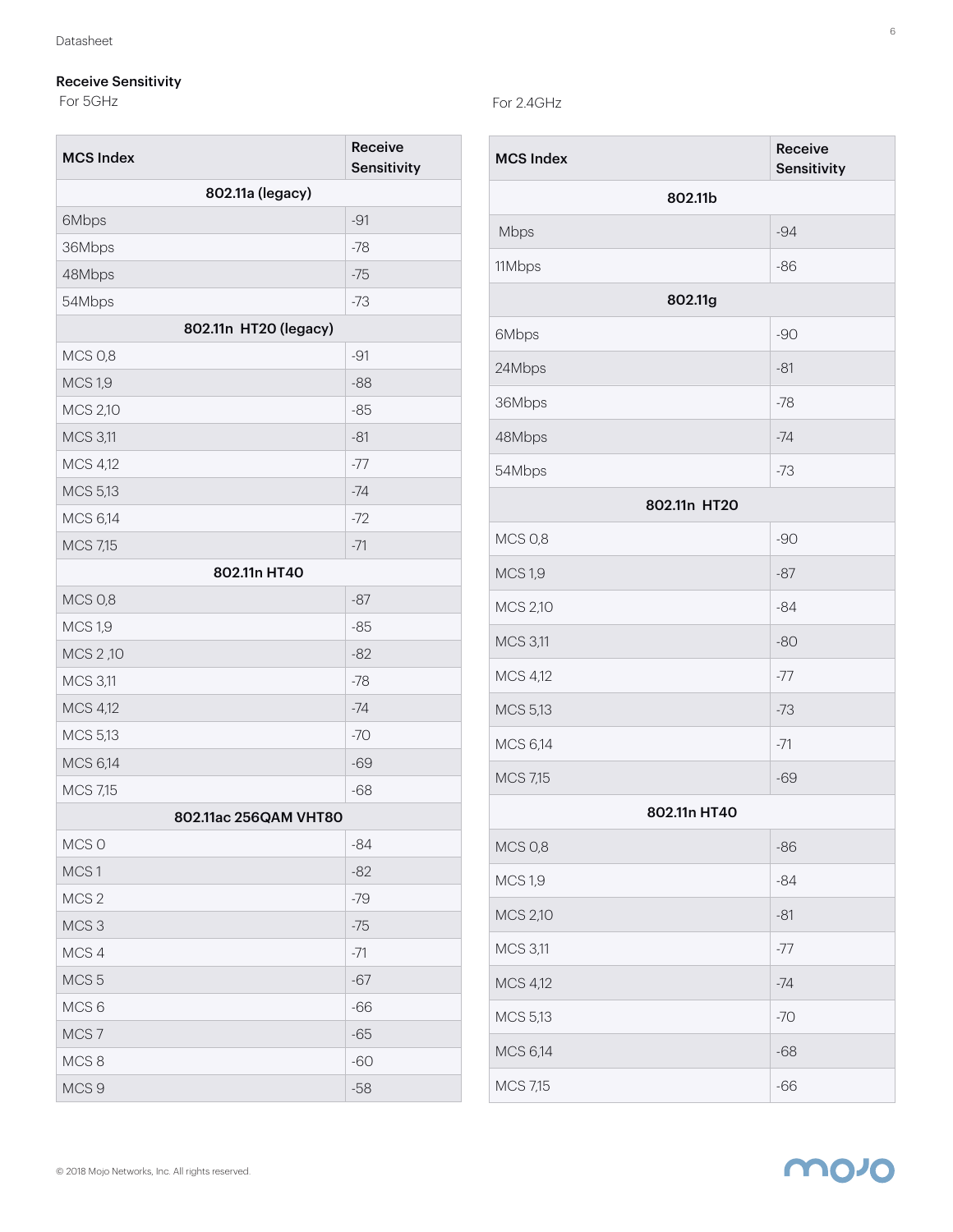Radiation Pattern for 2G antennas (Ant 1,2,3,4)



Radiation Pattern for 5G antennas (Ant 5,6,7,8)



#### Radiation Pattern for 2G antennas (Ant 9,10)





molo

7

© 2018 Mojo Networks, Inc. All rights reserved.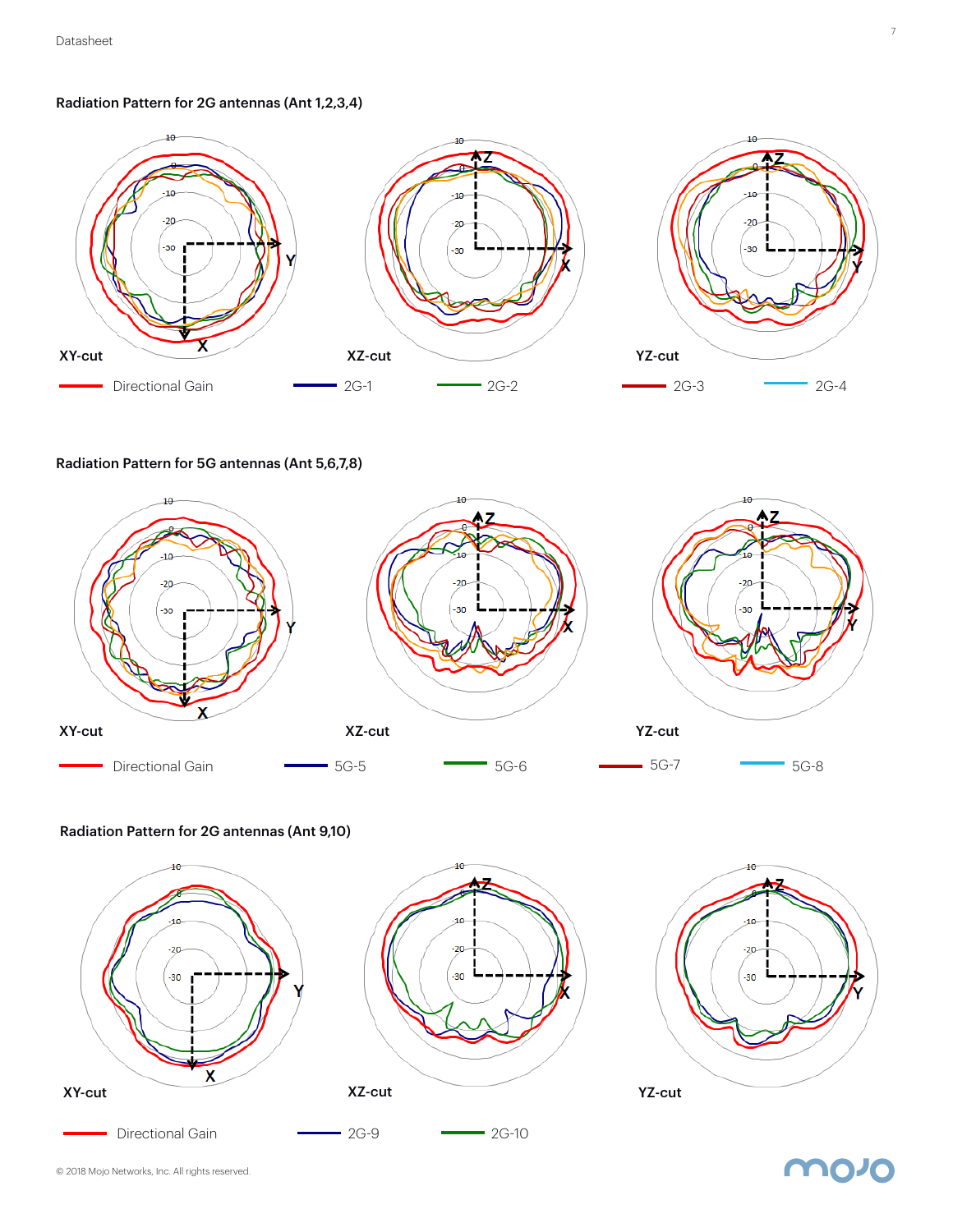#### Radiation Pattern for 5G antennas (Ant 9,10)



#### Regulatory Specifications

#### RF and Electromagnetic

| Country    | <b>Certification</b>                                                                                                                                                                                                                                                                                                                                       |
|------------|------------------------------------------------------------------------------------------------------------------------------------------------------------------------------------------------------------------------------------------------------------------------------------------------------------------------------------------------------------|
| <b>USA</b> | FCC Part 15.247, 15.407                                                                                                                                                                                                                                                                                                                                    |
| Canada     | ТC                                                                                                                                                                                                                                                                                                                                                         |
| Europe     | CE EN300.328, EN301.893<br>Countries covered under Europe certification: Austria, Belgium, Bulgaria, Croatia, Cyprus, Czech Republic,<br>Denmark, Estonia, Finland, France, Germany, Greece, Hungary, Ireland, Italy,<br>Latvia, Lithuania Luxembourg, Malta Netherlands ,Poland, Portugal, Romania, Slovakia, Slovenia, Spain,<br>Sweden, United Kingdom. |

#### Safety

| Country             | Certification   |
|---------------------|-----------------|
| <b>USA</b>          | <b>UL 60950</b> |
| Canada              | cUL 60950       |
| European Union (EU) | EN 60950, RoHS  |



molo